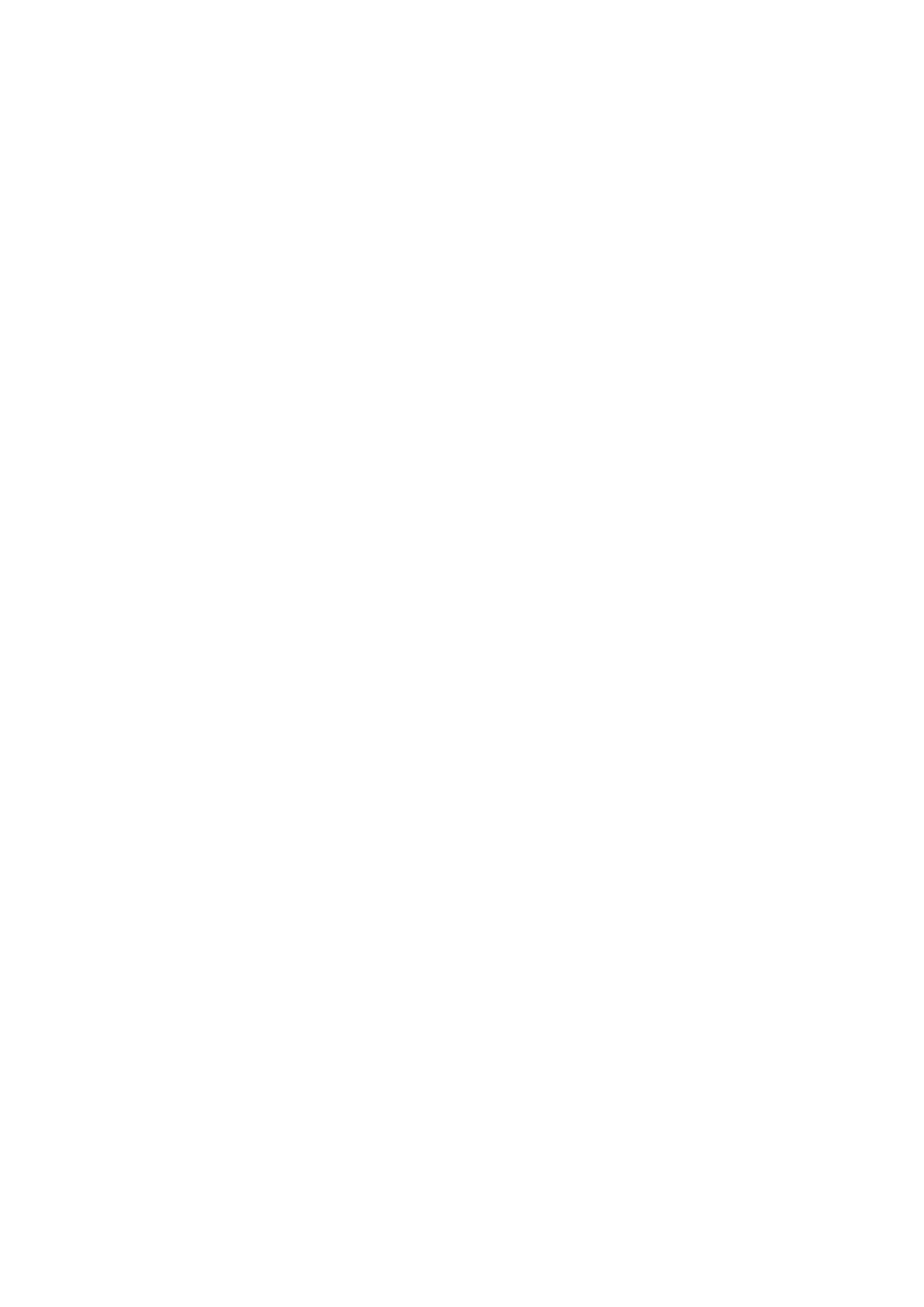*I certify that this public bill, which originated in the Legislative Assembly, has finally passed the Legislative Council and the Legislative Assembly of New South Wales.*

> *Clerk of the Legislative Assembly. Legislative Assembly, Sydney, , 2012*



New South Wales

# **Election Funding, Expenditure and Disclosures Amendment Bill 2012**

Act No , 2012

An Act to amend the *Election Funding, Expenditure and Disclosures Act 1981* in relation to caps on electoral communication expenditure and prohibitions on political donations.

*I have examined this bill and find it to correspond in all respects with the bill as finally passed by both Houses.*

*Assistant Speaker of the Legislative Assembly.*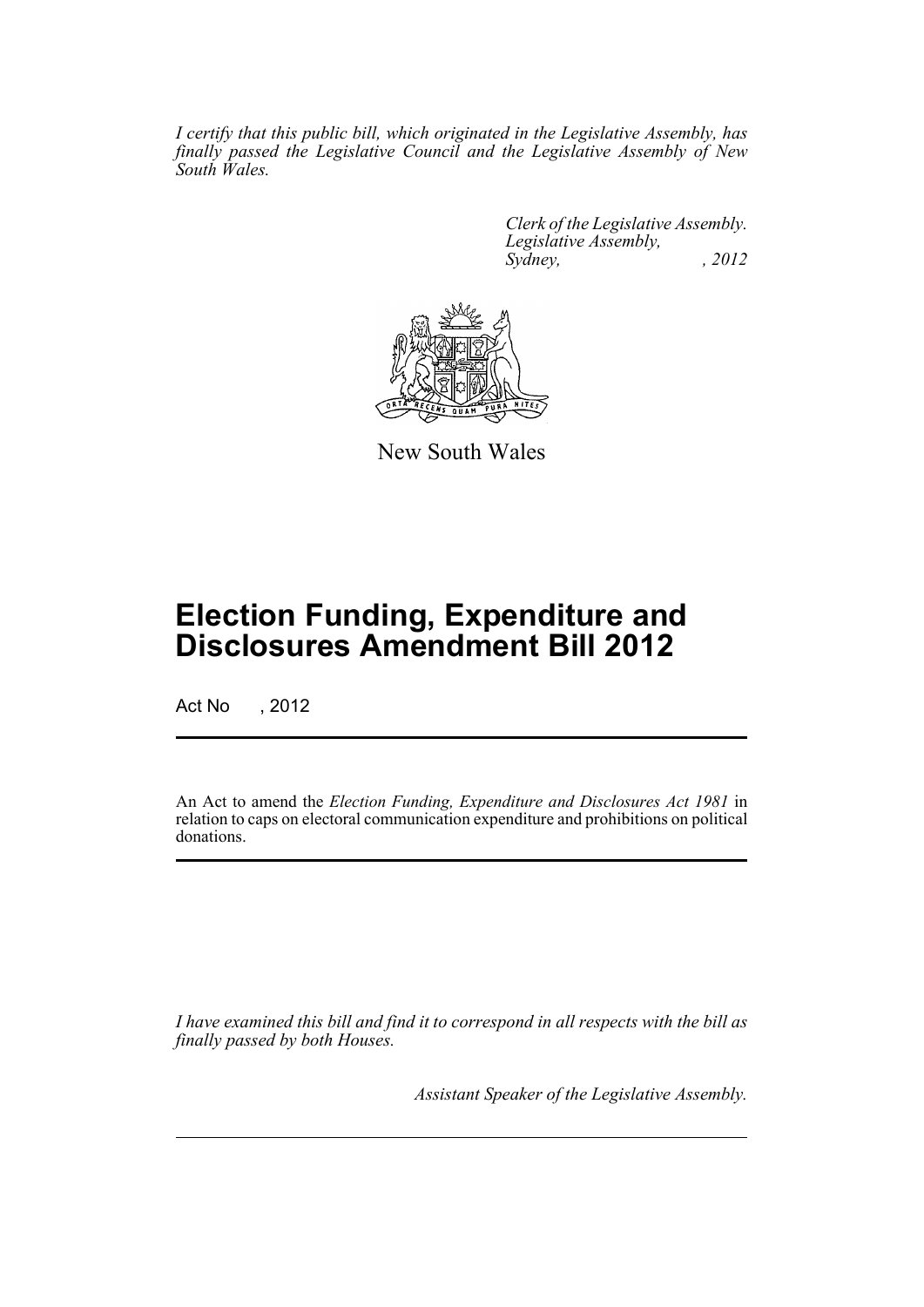# <span id="page-3-0"></span>**The Legislature of New South Wales enacts:**

# **1 Name of Act**

This Act is the *Election Funding, Expenditure and Disclosures Amendment Act 2012*.

# <span id="page-3-1"></span>**2 Commencement**

This Act commences on a day or days to be appointed by proclamation.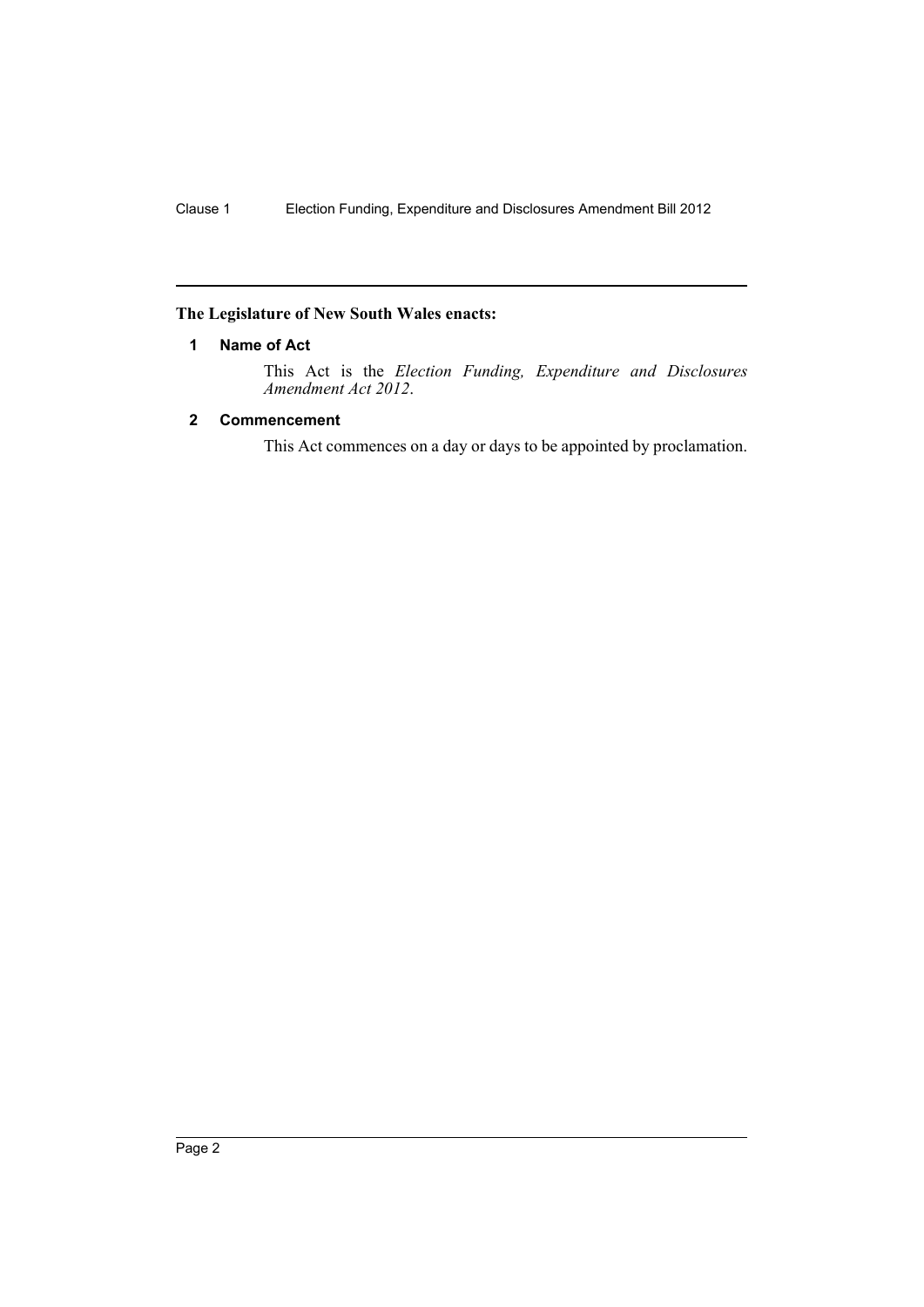Principal amendments to Election Funding, Expenditure and Disclosures Act 1981 No 78 Schedule 1

# <span id="page-4-0"></span>**Schedule 1 Principal amendments to Election Funding, Expenditure and Disclosures Act 1981 No 78**

#### **[1] Section 87 Meaning of "electoral expenditure" and "electoral communication expenditure"**

Insert after section 87 (3) (before the note):

Electoral expenditure (and electoral communication expenditure) does not include expenditure incurred by an entity or other person (not being a registered party, elected member, group or candidate) if the expenditure is not incurred for the dominant purpose of promoting or opposing a party or the election of a candidate or candidates or influencing the voting at an election.

## **[2] Section 95G Aggregation of applicable caps**

Insert at the end of the section:

#### (6) **Aggregation of expenditure of parties and affiliated organisations**

Electoral communication expenditure incurred by a party that is of or less than the amount specified in section 95F for the party (as modified by subsection  $(2)$ ) in the case of associated parties) is to be treated as expenditure that exceeds the applicable cap if that expenditure and any other electoral communication expenditure by an affiliated organisation of that party exceed the applicable cap so specified for the party.

(7) In subsection (6), an *affiliated organisation* of a party means a body or other organisation, whether incorporated or unincorporated, that is authorised under the rules of that party to appoint delegates to the governing body of that party or to participate in pre-selection of candidates for that party (or both).

# **[3] Section 96D**

Omit the section. Insert instead:

#### **96D Prohibition on political donations other than by individuals on the electoral roll**

(1) It is unlawful for a political donation to a party, elected member, group, candidate or third-party campaigner to be accepted unless the donor is an individual who is enrolled on the roll of electors for State elections, the roll of electors for federal elections or the roll of electors for local government elections.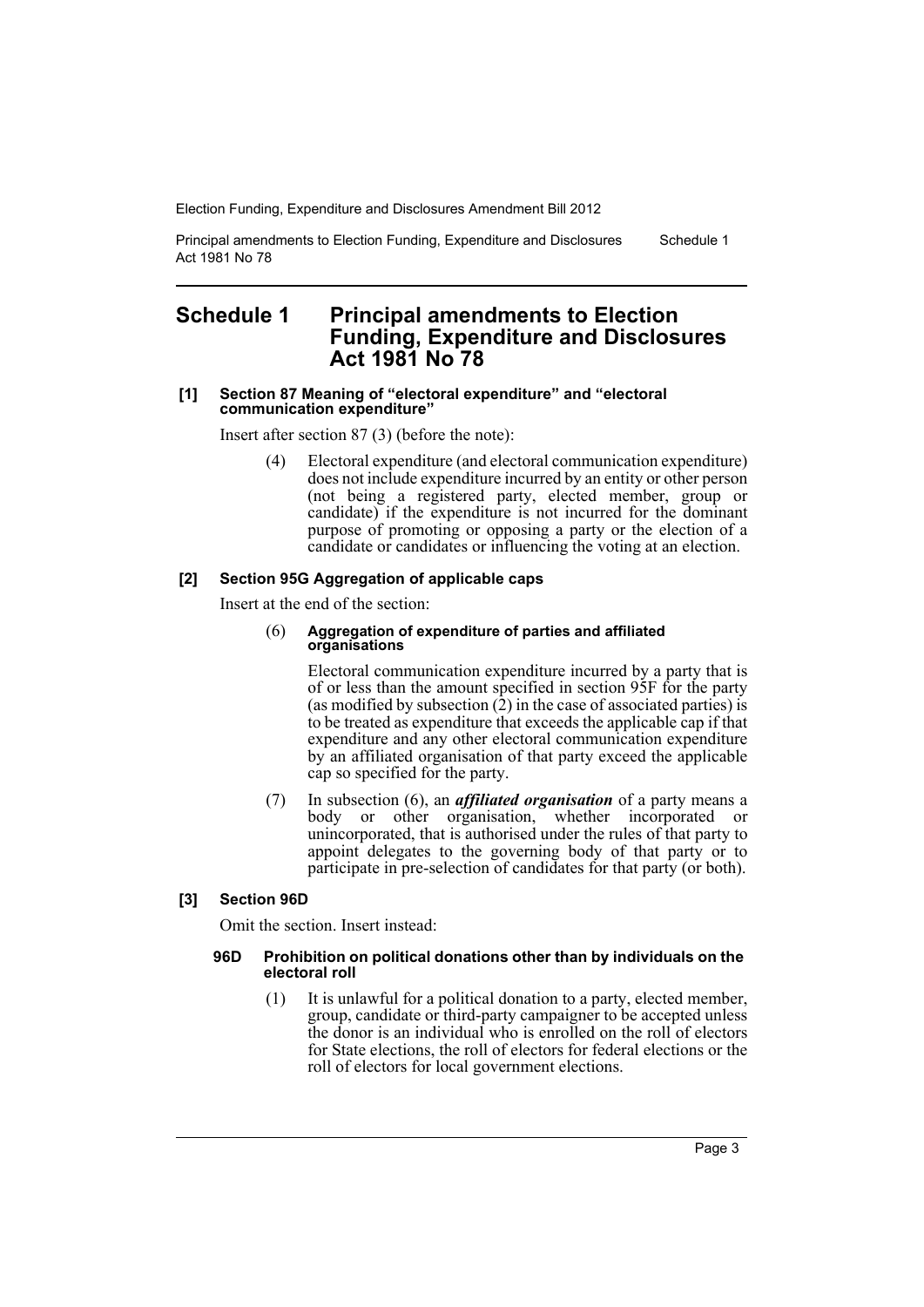Schedule 1 Principal amendments to Election Funding, Expenditure and Disclosures Act 1981 No 78

- (2) It is unlawful for an individual to make a political donation to a party, elected member, group, candidate or third-party campaigner on behalf of a corporation or other entity.
- (3) It is unlawful for a corporation or other entity to make a gift to an individual for the purpose of the individual making a political donation to a party, elected member, group, candidate or third-party campaigner.
- (4) Annual or other subscriptions paid to a party by a person or entity (including an industrial organisation) for affiliation with the party that are, by the operation of section 85 (3), taken to be gifts (and political donations to the party) are subject to this section. Accordingly, payment of any such subscription by an industrial organisation or other entity is unlawful under this section.
- (5) Dispositions of property between branches of parties or between associated parties that are, by the operation of section 85 (3A), taken to be gifts (and political donations to the parties) are not subject to this section.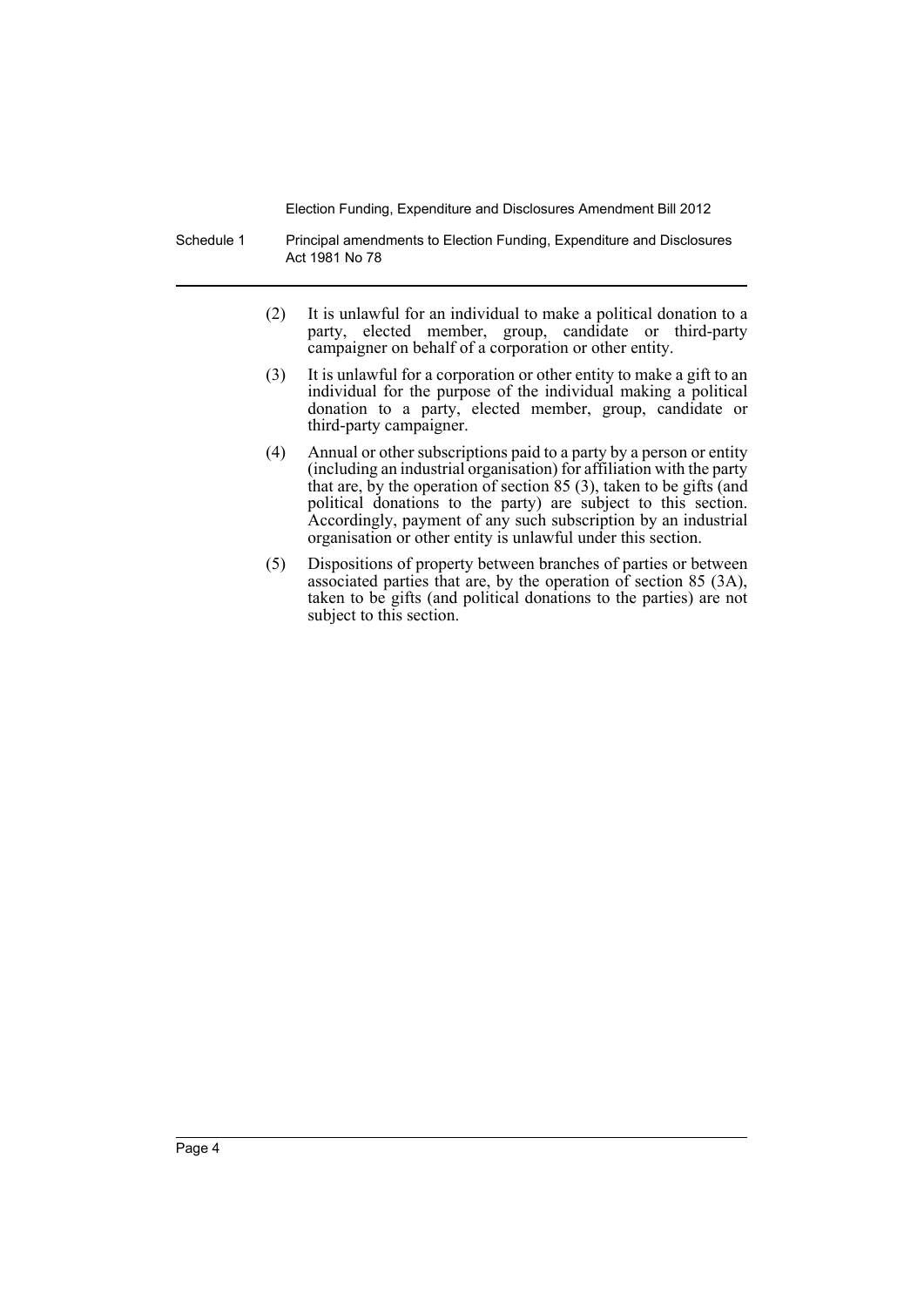Consequential amendments to Election Funding, Expenditure and Disclosures Act 1981 No 78

Schedule 2

# <span id="page-6-0"></span>**Schedule 2 Consequential amendments to Election Funding, Expenditure and Disclosures Act 1981 No 78**

## **[1] Section 84 Definitions—general**

Omit "entity or other person (not being a party, elected member, group or candidate)" from the definition of *major political donor* in section 84 (1).

Insert instead "individual (not being an elected member or candidate)".

## **[2] Section 84 (5)**

Omit the subsection.

## **[3] Section 86 Meaning of "reportable political donation"**

Omit "entity or other person" and "entity or person" wherever occurring in section  $86(2)$  and  $(3)$ .

Insert instead "individual".

#### **[4] Section 92 Political donations required to be disclosed**

Omit "(in the case of an individual) or the address of the registered or other official office of the donor (in the case of an entity)" from section 92 (2) (d).

## **[5] Section 92 (2) (f)**

Omit the paragraph.

#### **[6] Section 95A Applicable cap on political donations**

Omit "entity or other person" and "entity or person" wherever occurring in section 95 $\vec{A}$  (2) and (3).

Insert instead "individual".

#### **[7] Section 95B Prohibition on political donations that exceed applicable cap**

Omit section 95B (6).

#### **[8] Section 96E Prohibition on certain indirect campaign contributions**

Insert after section 96E (3):

**Note.** An indirect campaign contribution that is a political donation as a gift (although excluded from the operation of this section if its value as a gift does not exceed \$1,000) cannot be made by a corporation because of section 96D.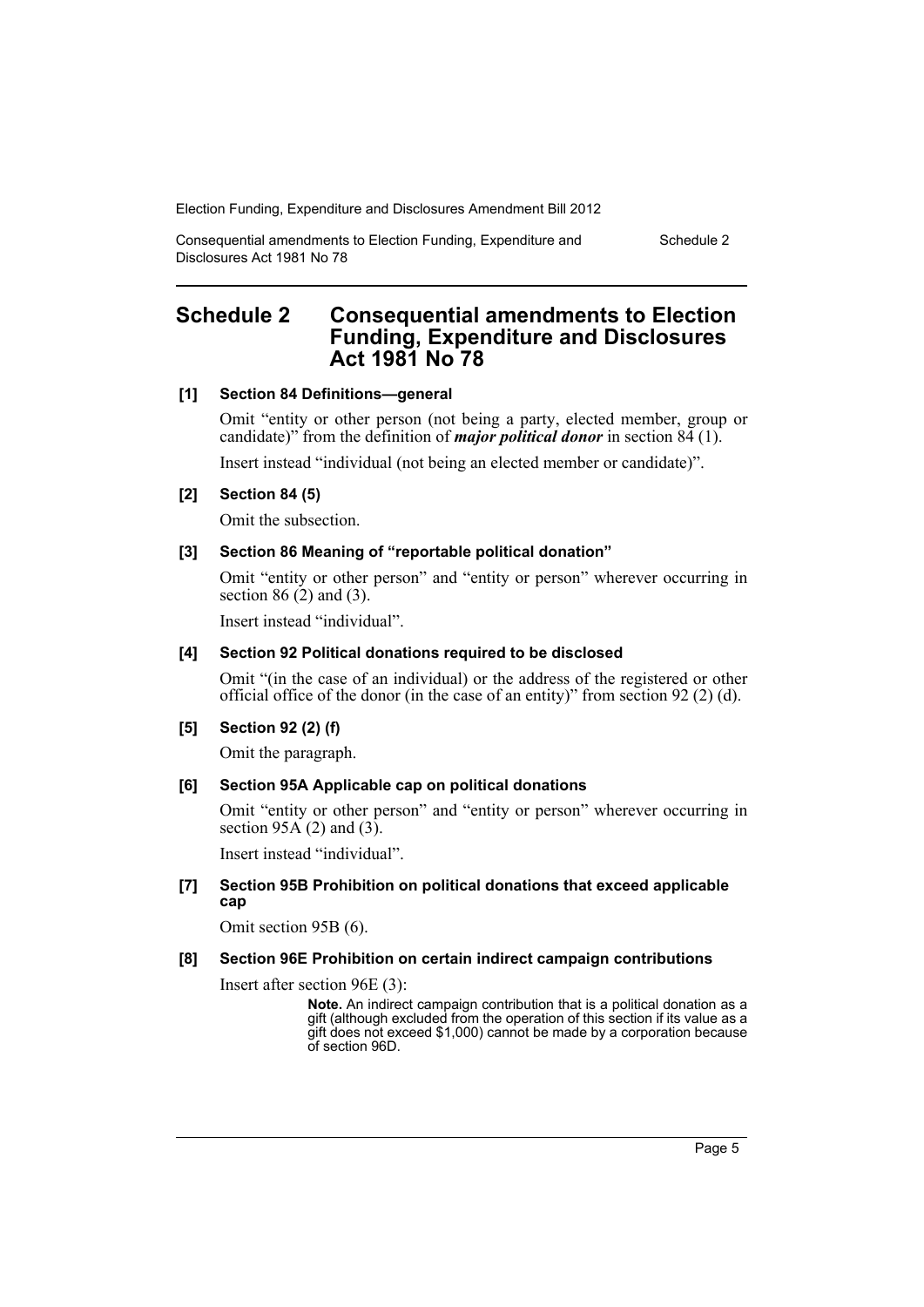Schedule 2 Consequential amendments to Election Funding, Expenditure and Disclosures Act 1981 No 78

## **[9] Section 96G Prohibition on receiving loans unless details recorded**

Omit "entity or other" wherever occurring in section 96G (1) (b) and (3) (a).

#### **[10] Section 96GAB**

Insert after section 96GAA:

#### **96GAB Superseded provision of Division relating to corporate donations**

After the commencement of Schedule 1 [3] to the *Election Funding, Expenditure and Disclosures Amendment Act 2012*, section 96D makes it unlawful for a political donation to be made other than by an individual. Accordingly, a person cannot be punished twice for an offence arising under section 96I for a single act that is unlawful under both this Division and section 96D.

# **[11] Schedule 2 Transitional provisions**

Insert at the end of clause 1A (1):

*Election Funding, Expenditure and Disclosures Amendment Act 2012*

## **[12] Schedule 2**

Insert after Part 5:

# **Part 6 Provisions consequent on enactment of Election Funding, Expenditure and Disclosures Amendment Act 2012**

#### **20 Definition**

In this Part, *amending Act* means the *Election Funding, Expenditure and Disclosures Amendment Act 2012*.

# **21 Application of amendments**

(1) The amendment made by Schedule 1 [2] to the amending Act applies to elections held after the commencement of that amendment.